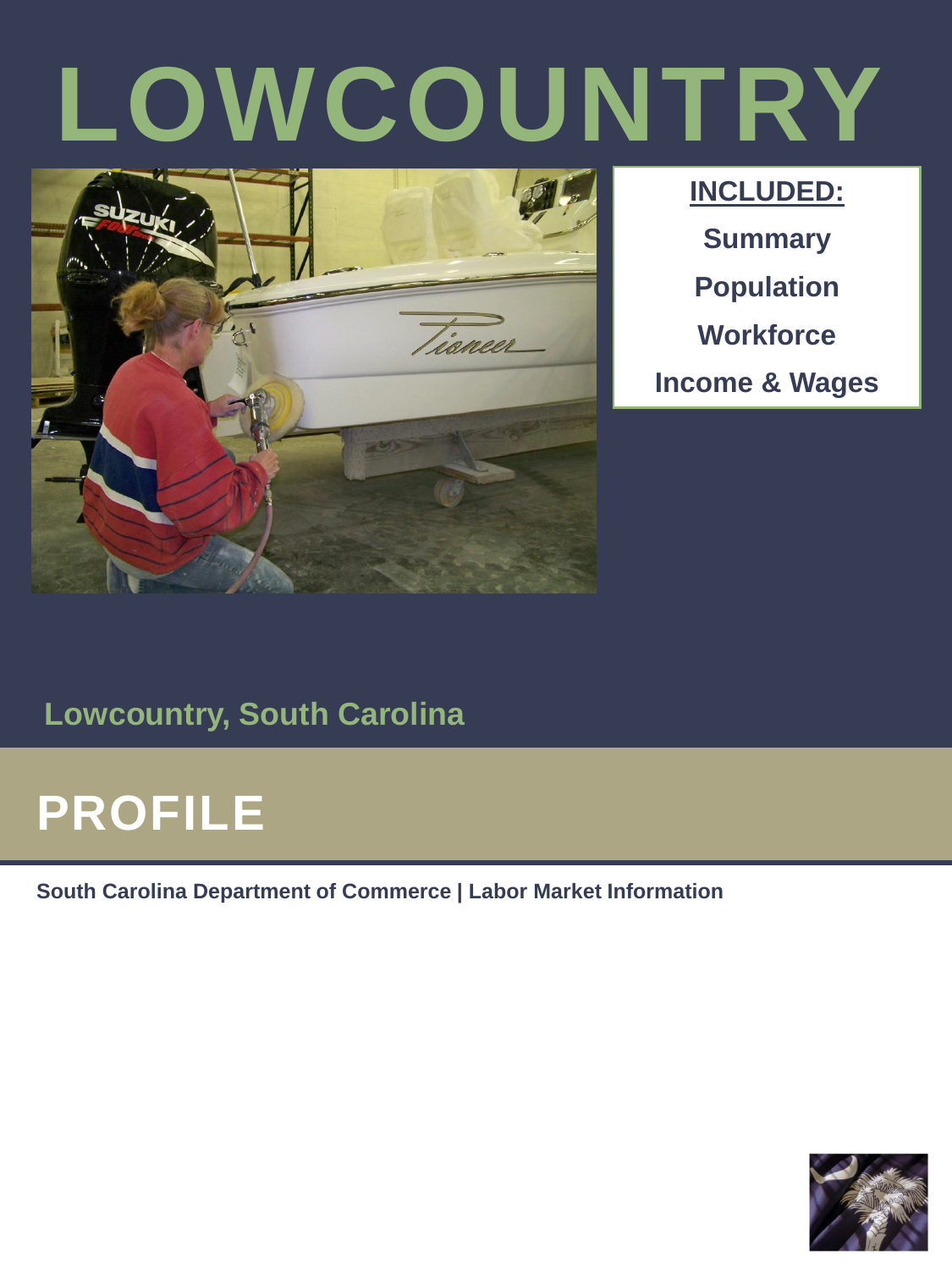### **LOWCOUNTRY**

#### **Population**

The population of the Lowcountry area increased 30,374 (15%) from 2000 to 2008. Females outnumber males 50.4% to 49.6%. The largest age group is 25-44 years. The white population is the majority with 67.5%. The population is expected to increase 82,541 (35%) from 2008 to 2030.

#### **Labor Force**

The unemployment rate rose from 4.8% in 2007 to 6.2% in 2008.

#### **Educational Attainment**

High school graduates made up the largest share of the 25 and older population, 32%, followed by those with a college degree, 27%.

#### **Industry Employment**

The largest employing industries are leisure and hospitality, and trade, transportation and utilities.

#### **Occupational Employment**

The five occupations with the most employment are retail salespersons, cashiers, waiters and waitresses, landscaping and groundskeeping workers, and maids and housekeeping cleaners.

#### **Projected Occupations**

The five occupations with the most projected growth between 2006-2016 are retail salespersons; landscaping and groundskeeping workers; waiters and waitresses; nursing aides, orderlies and attendants; and real estate agents.

#### **Occupational Wages**

The average wage for all occupations in the area is \$16.38 with an average entry wage of \$7.31and an average experienced wage of \$19.25

#### **Per Capita Income**

With a PCI of \$38,178 in 2007, this area is 23% ahead of the state's PCI of \$31,103.

#### **Average Weekly and Annual Wages**

The average weekly wage in the area is \$616, with an average annual wage of \$32,044. Hampton County boasts the highest average weekly and annual wages at \$664 and \$34,528, respectively.

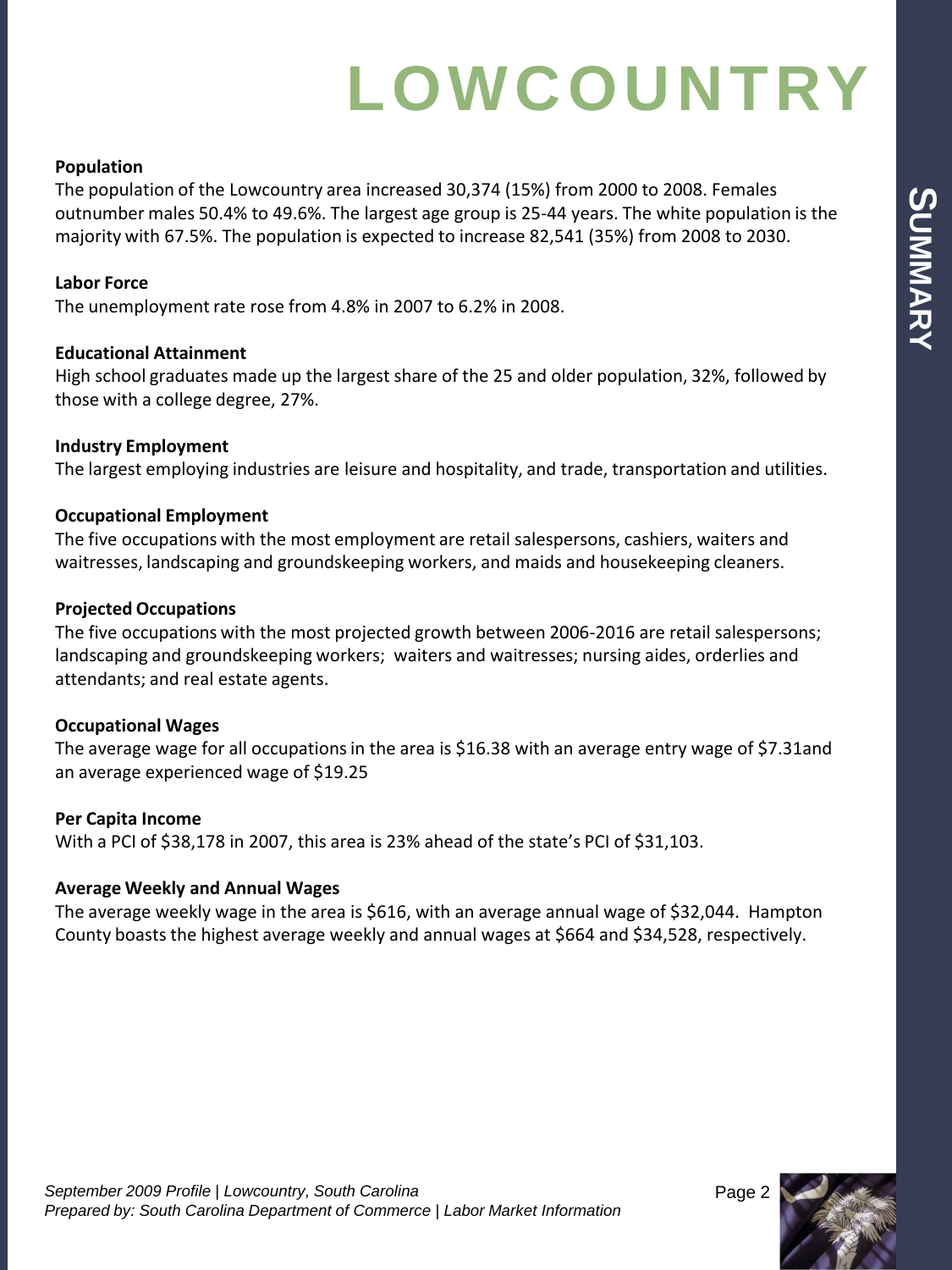### **POPULATION**

|                         | Lowcountry | <b>Beaufort</b> | Colleton | Hampton          | Jasper    |  |
|-------------------------|------------|-----------------|----------|------------------|-----------|--|
| Population              |            |                 |          |                  |           |  |
| 2000                    | 202,465    | 122,068         | 38,337   | 21,357           | 20,703    |  |
| 2001                    | 205,383    | 124,740         | 38,424   | 21,352           | 20,867    |  |
| 2002                    | 209,043    | 128,415         | 38,591   | 21,205           | 20,832    |  |
| 2003                    | 211,568    | 130,793         | 38,700   | 21,239           | 20,836    |  |
| 2004                    | 215,406    | 134,595         | 38,852   | 21,052           | 20,907    |  |
| 2005                    | 219,999    | 138,969         | 38,926   | 20,982           | 21,122    |  |
| 2006                    | 224,500    | 143,091         | 38,844   | 21,075           | 21,490    |  |
| 2007                    | 228,704    | 146,722         | 38,916   | 21,166           | 21,900    |  |
| 2008                    | 232,839    | 150,415         | 39,019   | 21,075           | 22,330    |  |
| Gender (2005-07 avg)    |            |                 |          |                  |           |  |
| Male                    | 49.6       | 49.7            | 46.8     | 50.5             | 53.3      |  |
| Female                  | 50.4       | 50.3            | 53.2     | 49.5             | 46.7      |  |
| Age (2005-07 avg)       |            |                 |          |                  |           |  |
| 0-14 years              | 20.9       | 20.5            | 22.2     | 20.9             | 21.4      |  |
| 15-24 years             | 13.8       | 13.6            | 12.9     | 16.2             | 14.6      |  |
| 25-44 years             | 25.6       | 25.2            | 25.0     | 25.0             | 29.3      |  |
| 45-64 years             | 23.5       | 22.8            | 26.3     | 25.1             | 21.7      |  |
| 65+ years               | 16.2       | 17.9            | 13.5     | 12.7             | 13.0      |  |
| Race (2005-07 avg)      |            |                 |          |                  |           |  |
| White                   | 67.5       | 74.2            | 56.9     | 41.5             | <b>NA</b> |  |
| <b>Black or African</b> |            |                 |          |                  |           |  |
| American                | 28.5       | 21.3            | 40.8     | 54.6             | <b>NA</b> |  |
| All Other               | 4.0        | 4.5             | 2.2      | 3.9              | <b>NA</b> |  |
| <b>Projections</b>      |            |                 |          |                  |           |  |
| 2015                    | 259,190    | 170,640         | 41,470   | 22,550           | 24,530    |  |
| 2020                    | 277,820    | 185,220         | 43,080   | 23,390           | 26,130    |  |
| 2025                    | 296,420    | 199,780         | 44,680   | 24,230           | 27,730    |  |
| 2030                    | 315,380    | 215,270         | 46,250   | 24,860<br>29,000 |           |  |

Source: U.S. Census Bureau and SC Dept of Research & Statistical Services (projections)

September 2009 Profile | Lowcountry, South Carolina **Page 3** *Prepared by: South Carolina Department of Commerce | Labor Market Information*

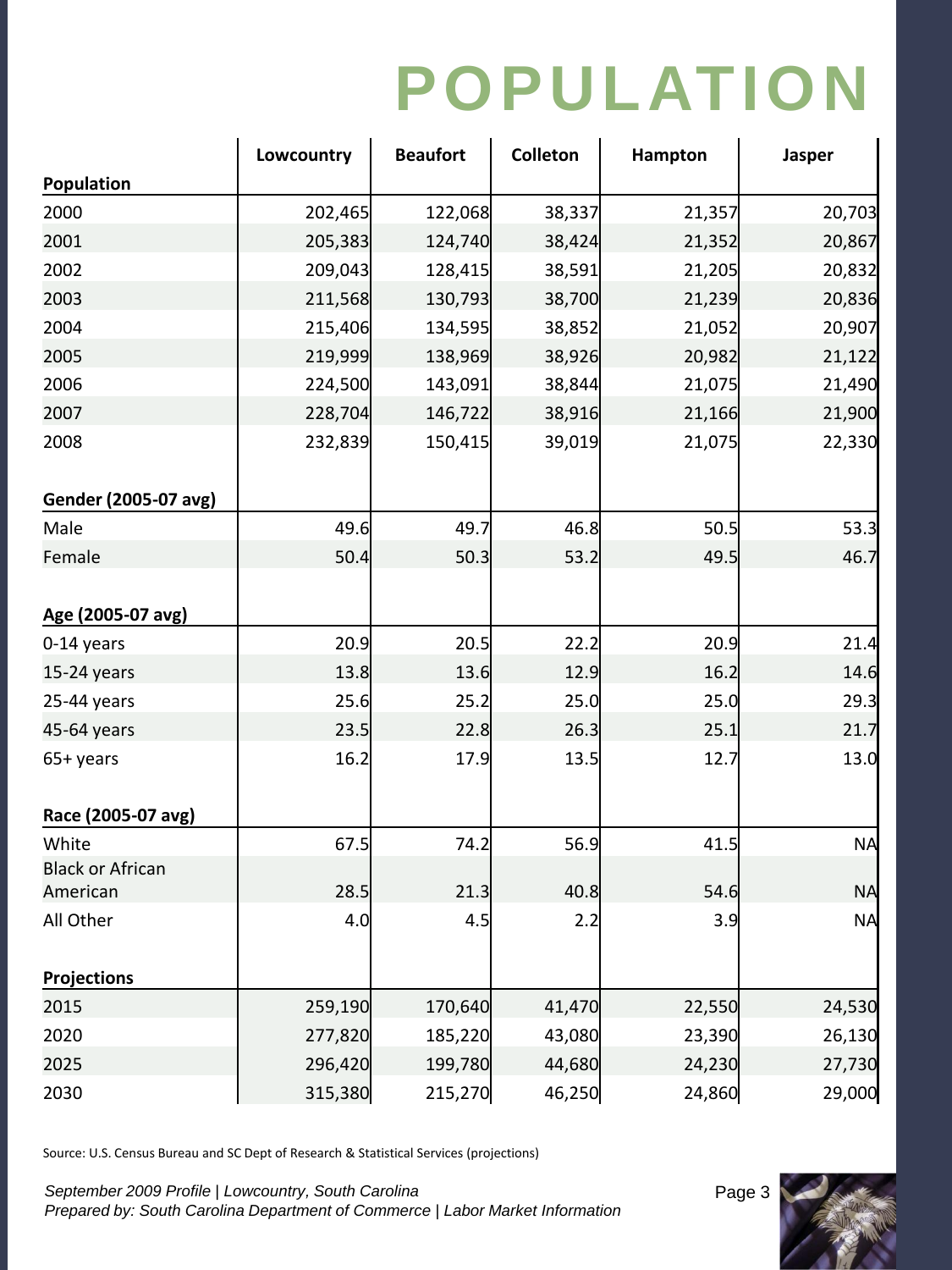| LANUI I UI <del>UC</del> |                   |                    |                    |
|--------------------------|-------------------|--------------------|--------------------|
| 2005                     | <b>Unemployed</b> | <b>Labor Force</b> | <b>Unemp. Rate</b> |
| <b>Beaufort</b>          | 2,999             | 61,532             | 4.9                |
| Colleton                 | 1,174             | 16,386             | 7.2                |
| Hampton                  | 646               | 7,767              | 8.3                |
| Jasper                   | 522               | 10,101             | 5.2                |
| Lowcountry               | 5,341             | 95,786             | 5.6                |
| 2006                     | Unemployed        | <b>Labor Force</b> | <b>Unemp. Rate</b> |
| <b>Beaufort</b>          | 2,954             | 63,075             | 4.7                |
| Colleton                 | 1,077             | 16,945             | 6.4                |
| Hampton                  | 561               | 8,011              | 7.0                |
| Jasper                   | 486               | 10,218             | 4.8                |
| Lowcountry               | 5,078             | 98,249             | $5.2$              |
| 2007                     | <b>Unemployed</b> | <b>Labor Force</b> | <b>Unemp. Rate</b> |
| <b>Beaufort</b>          | 2,751             | 64,120             | 4.3                |
| Colleton                 | 991               | 16,501             | 6.0                |
| Hampton                  | 520               | 7,879              | 6.6                |
| Jasper                   | 454               | 10,096             | 4.5                |
| Lowcountry               | 4,716             | 98,596             | 4.8                |
| 2008                     | <b>Unemployed</b> | <b>Labor Force</b> | <b>Unemp. Rate</b> |
| <b>Beaufort</b>          | 3,392             | 64,103             | 5.3                |
| Colleton                 | 1,409             | 16,700             | 8.4                |
| Hampton                  | 715               | 7,697              | 9.3                |
| Jasper                   | 617               | 10,156             | 6.1                |
| Lowcountry               | 6,133             | 98,656             | 6.2                |

Source: Bureau of Labor Statistics

**Labor Force**

#### **Educational Attainment**

| <b>Population 25 Years and Over--</b> |                 |                 |         |        |            | % of       |
|---------------------------------------|-----------------|-----------------|---------|--------|------------|------------|
| 2005-07 avg                           | <b>Beaufort</b> | <b>Colleton</b> | Hampton | Jasper | Lowcountry | Lowcountry |
| Total                                 | 94,602          | 25,251          | 13,265  | 13,814 | 146,932    |            |
| Less than HS grad                     | 9,286           | 5,827           | 3,282   | 3,982  | 22,377     | 15.2       |
| HS grad                               | 24,921          | 11,089          | 5,727   | 5,308  | 47,045     | 32.0       |
| Some college                          | 19,989          | 3,938           | 2,013   | 2,455  | 28,395     | 19.3       |
| Associate degree                      | 6,142           | 1,262           | 826     | 802    | 9,032      | 6.1        |
| Bachelor's degree or higher           | 34,264          | 3,135           | 1,417   | 1,267  | 40,083     | 27.3       |

Source: U.S. Census Bureau

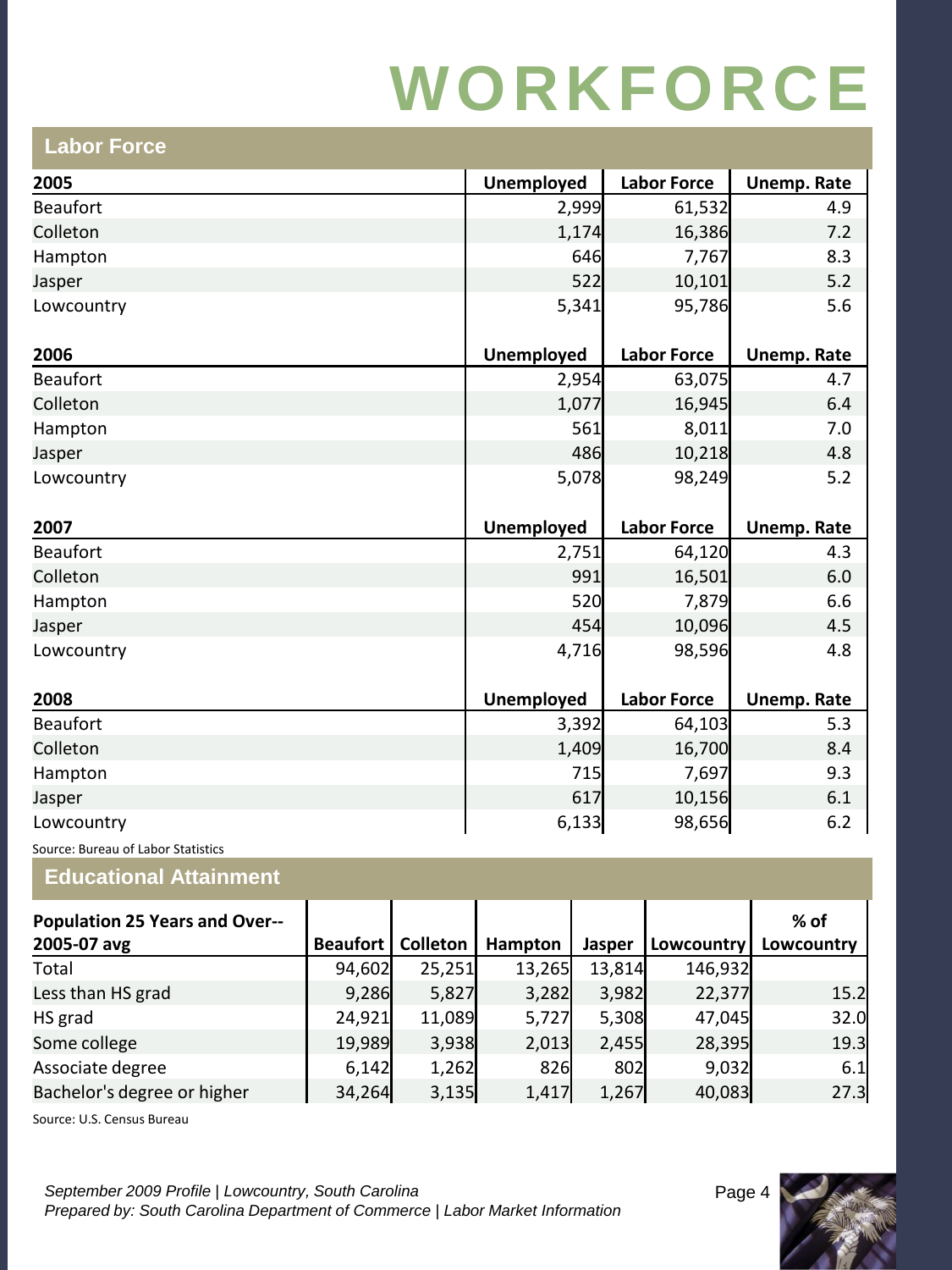#### **Industry Employment—2008**

|                                             | Lowcountry             |                    |                            |      |
|---------------------------------------------|------------------------|--------------------|----------------------------|------|
| <b>Industry</b>                             | <b>Employing Units</b> | <b>Total Wages</b> | Avg Monthly Emp % of Total |      |
| All Industries                              | 7,083                  | 2,746,429,323      | 85,706                     |      |
| Construction                                | 1,176                  | 265,461,280        | 7,097                      | 8.3  |
| Manufacturing                               | 188                    | 124,940,105        | 3,387                      | 4.0  |
| Trade, Transportation & Utilities           | 1,469                  | 436,304,361        | 15,810                     | 18.4 |
| Information                                 | 80                     | 47,368,275         | 920                        | 1.1  |
| <b>Financial Activities</b>                 | 842                    | 212,875,071        | 4,974                      | 5.8  |
| <b>Professional &amp; Business Services</b> | 1,162                  | 320,251,165        | 8,133                      | 9.5  |
| <b>Education &amp; Health Services</b>      | 529                    | 297,395,469        | 8,349                      | 9.7  |
| Leisure & Hospitality                       | 713                    | 291,614,147        | 16,128                     | 18.8 |
| <b>Other Services</b>                       | 605                    | 123,878,964        | 4,537                      | 5.3  |
| Government                                  | 210                    | 584,021,213        | 14,872                     | 17.4 |
| Other/Unclassified                          | 109                    | 42,319,273         | 1,499                      | 1.7  |
| Source: Bureau of Labor Statistics          |                        |                    |                            |      |



September 2009 Profile | Lowcountry, South Carolina **Page 5** Page 5 *Prepared by: South Carolina Department of Commerce | Labor Market Information*

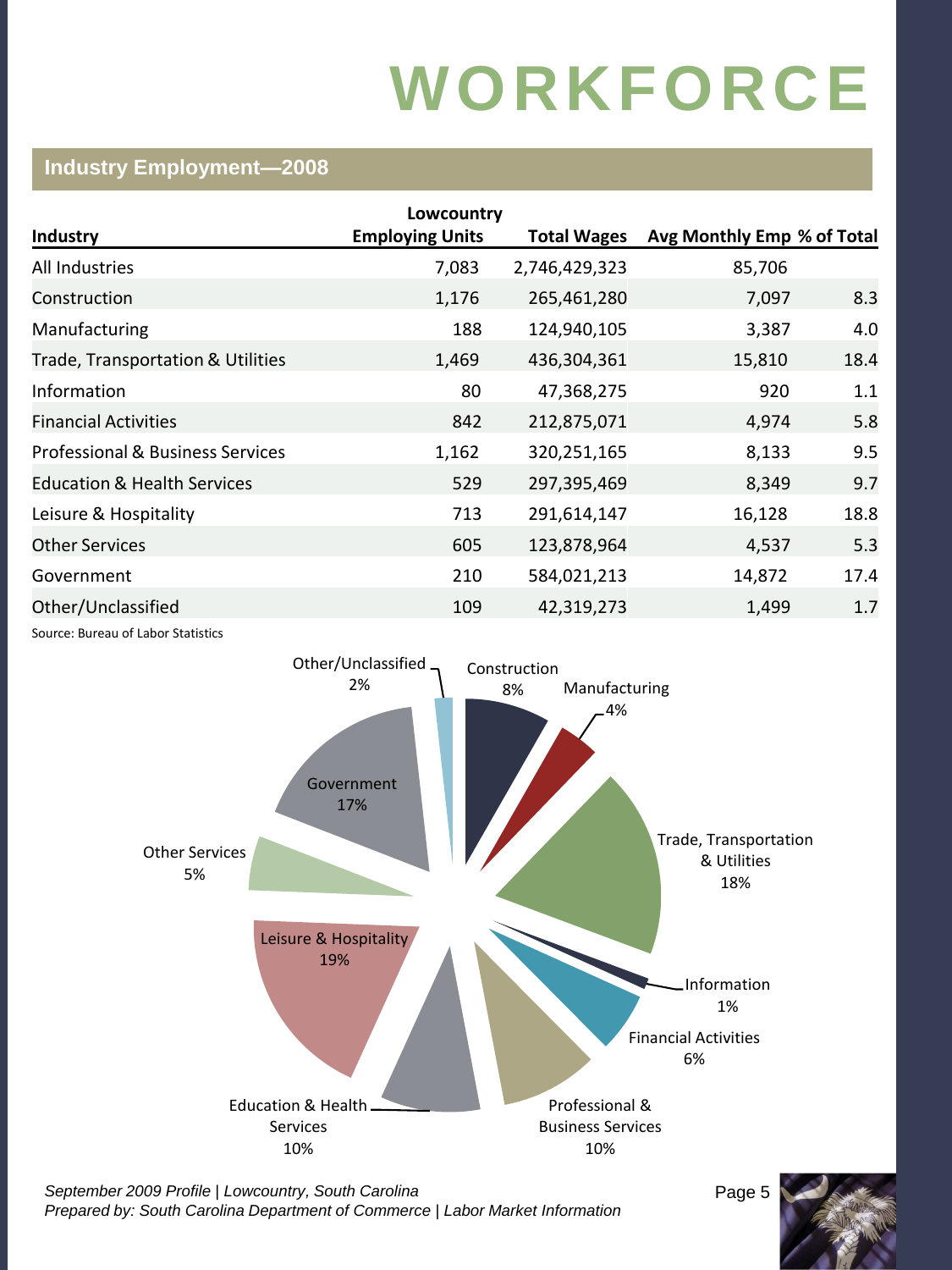#### **Industry Employment—2008**

| <b>Beaufort County</b>                 |                        |                    |                            |      |  |  |
|----------------------------------------|------------------------|--------------------|----------------------------|------|--|--|
| <b>Industry</b>                        | <b>Employing Units</b> | <b>Total Wages</b> | Avg Monthly Emp % of Total |      |  |  |
| All Industries                         | 5,166                  | 1,987,080,448      | 61,781                     |      |  |  |
| Construction                           | 871                    | 180,007,246        | 4,742                      | 7.7  |  |  |
| Manufacturing                          | 108                    | 35,662,072         | 935                        | 1.5  |  |  |
| Trade, Transportation & Utilities      | 984                    | 304,977,578        | 11,294                     | 18.3 |  |  |
| Information                            | 67                     | 39,843,073         | 756                        | 1.2  |  |  |
| <b>Financial Activities</b>            | 699                    | 189,844,781        | 4,341                      | 7.0  |  |  |
| Professional & Business Services       | 978                    | 265,404,659        | 6,821                      | 11.0 |  |  |
| <b>Education &amp; Health Services</b> | 384                    | 196,167,909        | 5,376                      | 8.7  |  |  |
| Leisure & Hospitality                  | 550                    | 257,217,489        | 13,734                     | 22.2 |  |  |
| <b>Other Services</b>                  | 425                    | 110,373,630        | 3,928                      | 6.4  |  |  |
| Government                             | 81                     | 396,502,730        | 9,341                      | 15.1 |  |  |
| Other/Unclassified                     | 19                     | 11,079,281         | 513                        | 0.8  |  |  |
| Source: Bureau of Labor Statistics     |                        |                    |                            |      |  |  |

Construction 8% Manufacturing 2% Trade, Transportation & Utilities 18% Information 1% Financial Activities 7% Professional & Business Services 11% Education & Health Services 9% Leisure & **Hospitality** 22% Other Services 6% Government 15% Other/Unclassified 1%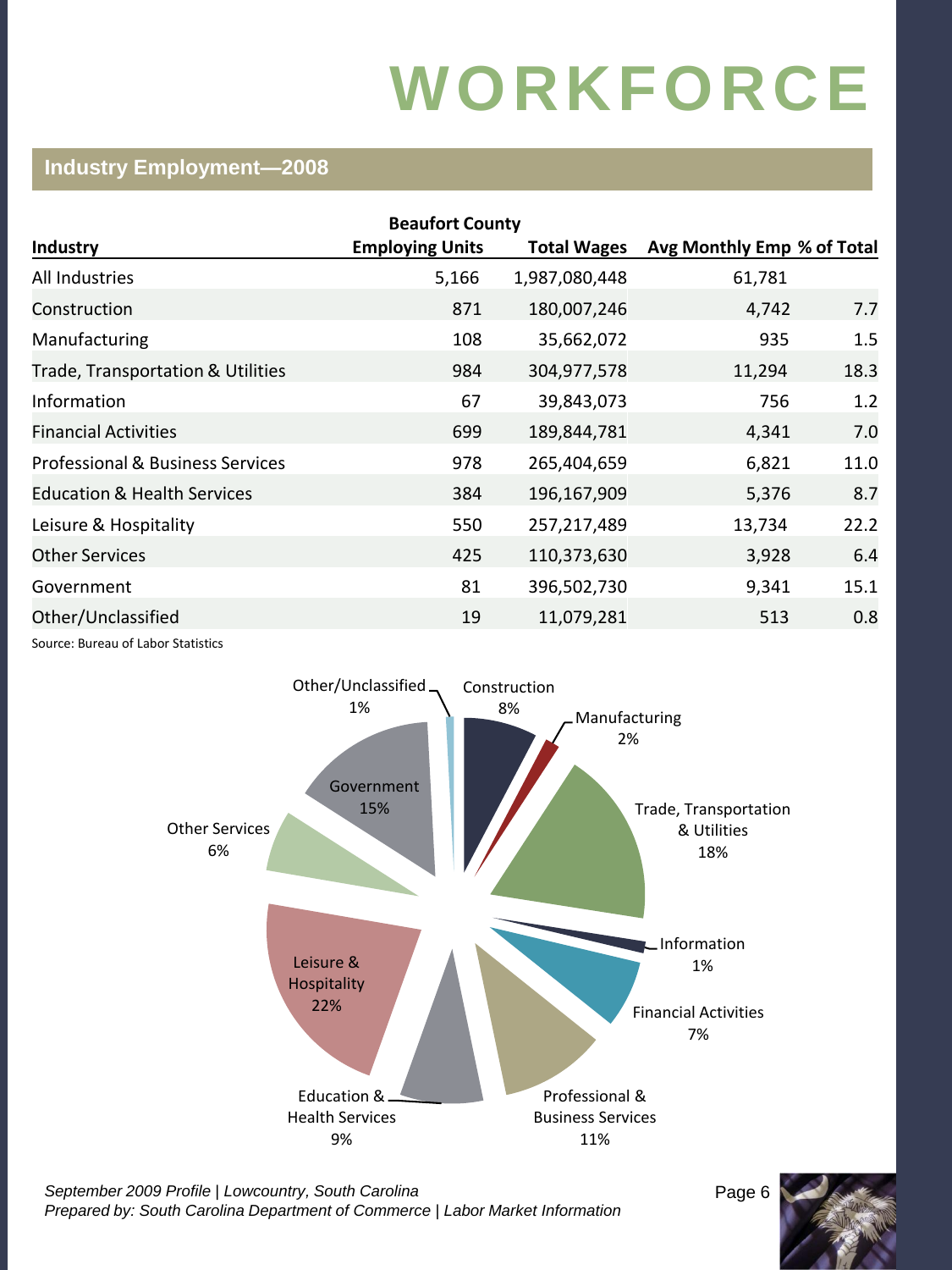#### **Industry Employment—2008**

| <b>Colleton County</b>                      |                        |                    |                            |      |  |  |  |
|---------------------------------------------|------------------------|--------------------|----------------------------|------|--|--|--|
| <b>Industry</b>                             | <b>Employing Units</b> | <b>Total Wages</b> | Avg Monthly Emp % of Total |      |  |  |  |
| All Industries                              | 864                    | 305,188,498        | 10,704                     |      |  |  |  |
| Construction                                | 113                    | 17,045,820         | 576                        | 5.4  |  |  |  |
| Manufacturing                               | 37                     | 42,008,681         | 1,237                      | 11.6 |  |  |  |
| Trade, Transportation & Utilities           | 230                    | 58,955,694         | 2,207                      | 20.6 |  |  |  |
| Information                                 | 10                     | 5,673,768          | 133                        | 1.2  |  |  |  |
| <b>Financial Activities</b>                 | 83                     | 12,760,782         | 401                        | 3.7  |  |  |  |
| <b>Professional &amp; Business Services</b> | 86                     | 16,078,812         | 522                        | 4.9  |  |  |  |
| <b>Education &amp; Health Services</b>      | 67                     | 43,288,489         | 1,266                      | 11.8 |  |  |  |
| Leisure & Hospitality                       | 76                     | 16,582,183         | 1,241                      | 11.6 |  |  |  |
| <b>Other Services</b>                       | 71                     | 6,227,549          | 255                        | 2.4  |  |  |  |
| Government                                  | 43                     | 71,537,253         | 2,312                      | 21.6 |  |  |  |
| Other/Unclassified                          | 48                     | 15,029,467         | 554                        | 5.2  |  |  |  |
|                                             |                        |                    |                            |      |  |  |  |

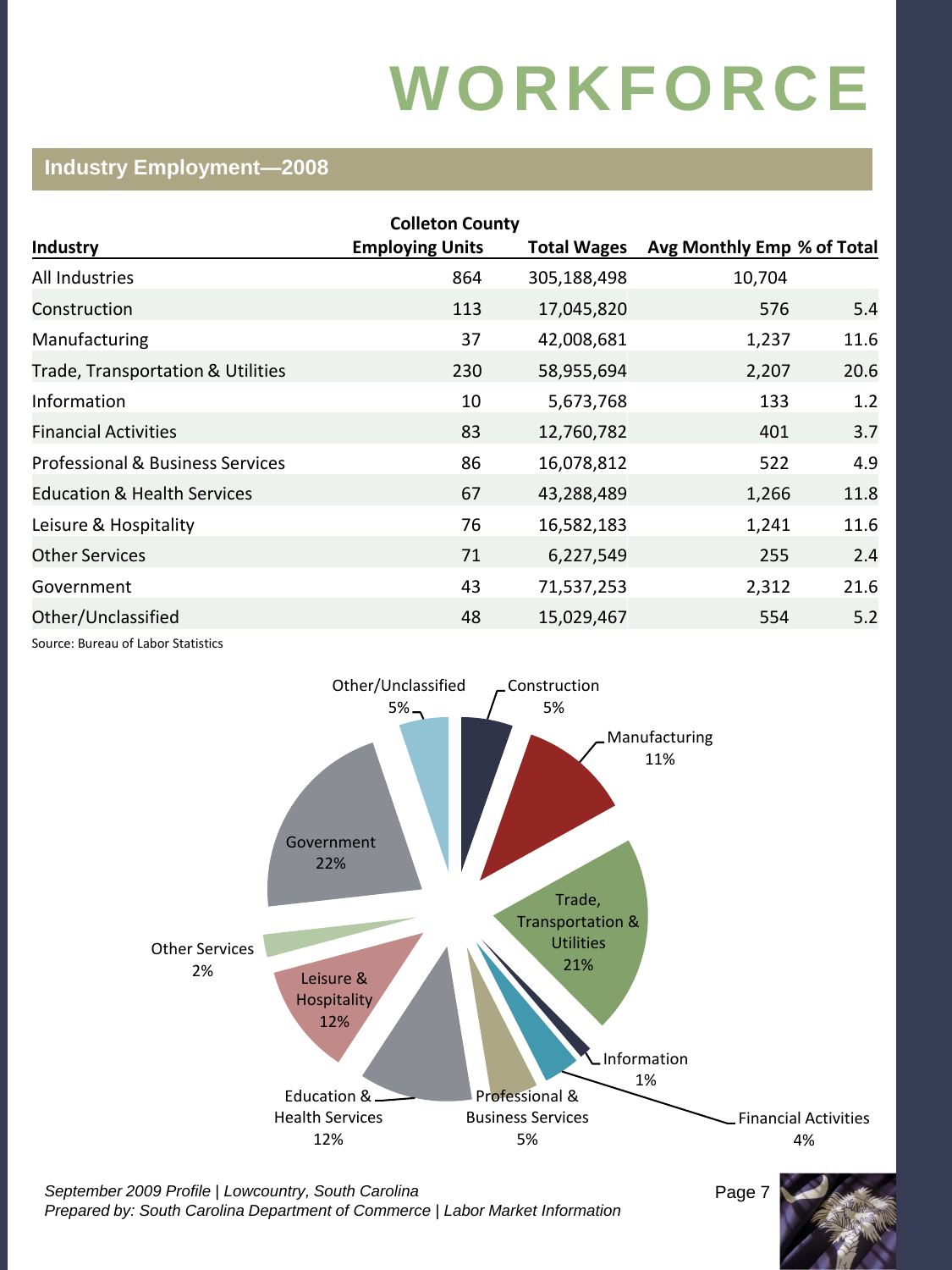#### **Industry Employment—2008**

| <b>Hampton County</b>                                    |                        |                    |                            |      |  |  |  |
|----------------------------------------------------------|------------------------|--------------------|----------------------------|------|--|--|--|
| <b>Industry</b>                                          | <b>Employing Units</b> | <b>Total Wages</b> | Avg Monthly Emp % of Total |      |  |  |  |
| All Industries                                           | 437                    | 178,428,803        | 5,166                      |      |  |  |  |
| Construction                                             | 45                     | 9,342,086          | 275                        | 5.3  |  |  |  |
| Manufacturing                                            | 17                     | 29,293,577         | 705                        | 13.6 |  |  |  |
| Trade, Transportation & Utilities                        | 117                    | 22,444,453         | 903                        | 17.5 |  |  |  |
| <b>Financial Activities</b>                              | 28                     | 3,692,416          | 112                        | 2.2  |  |  |  |
| <b>Professional &amp; Business Services</b>              | 33                     | 19,716,092         | 199                        | 3.9  |  |  |  |
| <b>Education &amp; Health Services</b>                   | 31                     | 14,660,972         | 419                        | 8.1  |  |  |  |
| Leisure & Hospitality                                    | 32                     | 4,587,736          | 463                        | 9.0  |  |  |  |
| <b>Other Services</b>                                    | 51                     | 3,196,041          | 170                        | 3.3  |  |  |  |
| Government                                               | 54                     | 60,508,956         | 1,646                      | 31.9 |  |  |  |
| Other/Unclassified<br>Source: Bureau of Labor Statistics | 29                     | 10,986,474         | 274                        | 5.3  |  |  |  |

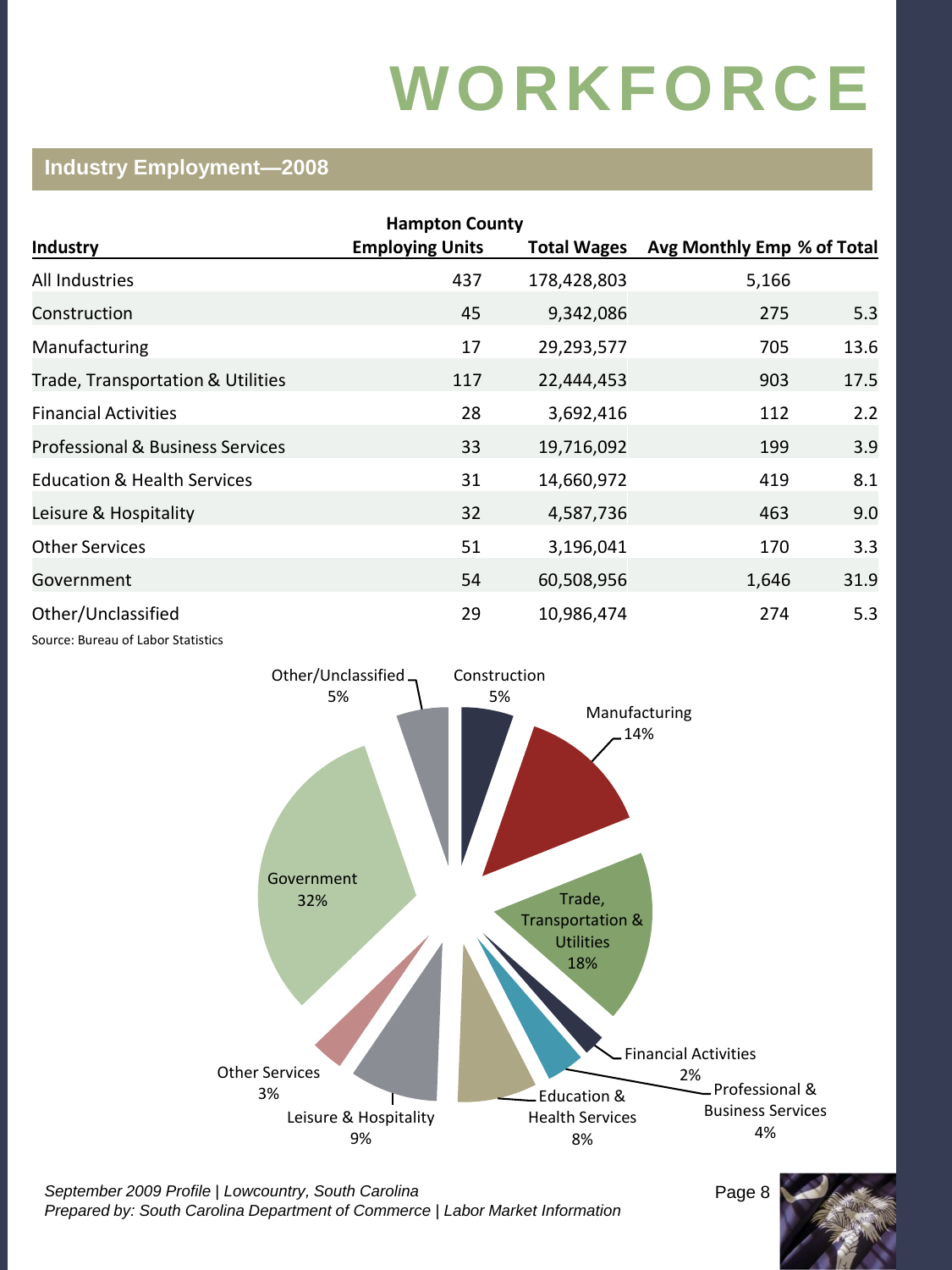#### **Industry Employment—2008**

|                                        | <b>Jasper County</b>   |                    |                            |      |
|----------------------------------------|------------------------|--------------------|----------------------------|------|
| <b>Industry</b>                        | <b>Employing Units</b> | <b>Total Wages</b> | Avg Monthly Emp % of Total |      |
| All Industries                         | 616                    | 275,731,574        | 8,055                      |      |
| Construction                           | 147                    | 59,066,128         | 1,504                      | 18.7 |
| Manufacturing                          | 26                     | 17,975,775         | 510                        | 6.3  |
| Trade, Transportation & Utilities      | 138                    | 49,926,636         | 1,406                      | 17.5 |
| Information                            | 3                      | 1,851,434          | 31                         | 0.4  |
| <b>Financial Activities</b>            | 32                     | 6,577,092          | 120                        | 1.5  |
| Professional & Business Services       | 65                     | 19,051,602         | 591                        | 7.3  |
| <b>Education &amp; Health Services</b> | 47                     | 43,278,099         | 1,288                      | 16.0 |
| Leisure & Hospitality                  | 55                     | 13,226,739         | 690                        | 8.6  |
| <b>Other Services</b>                  | 58                     | 4,081,744          | 184                        | 2.3  |
| Government                             | 32                     | 55,472,274         | 1,573                      | 19.5 |
| Other/Unclassified                     | 13                     | 5,224,051          | 158                        | 2.0  |
|                                        |                        |                    |                            |      |



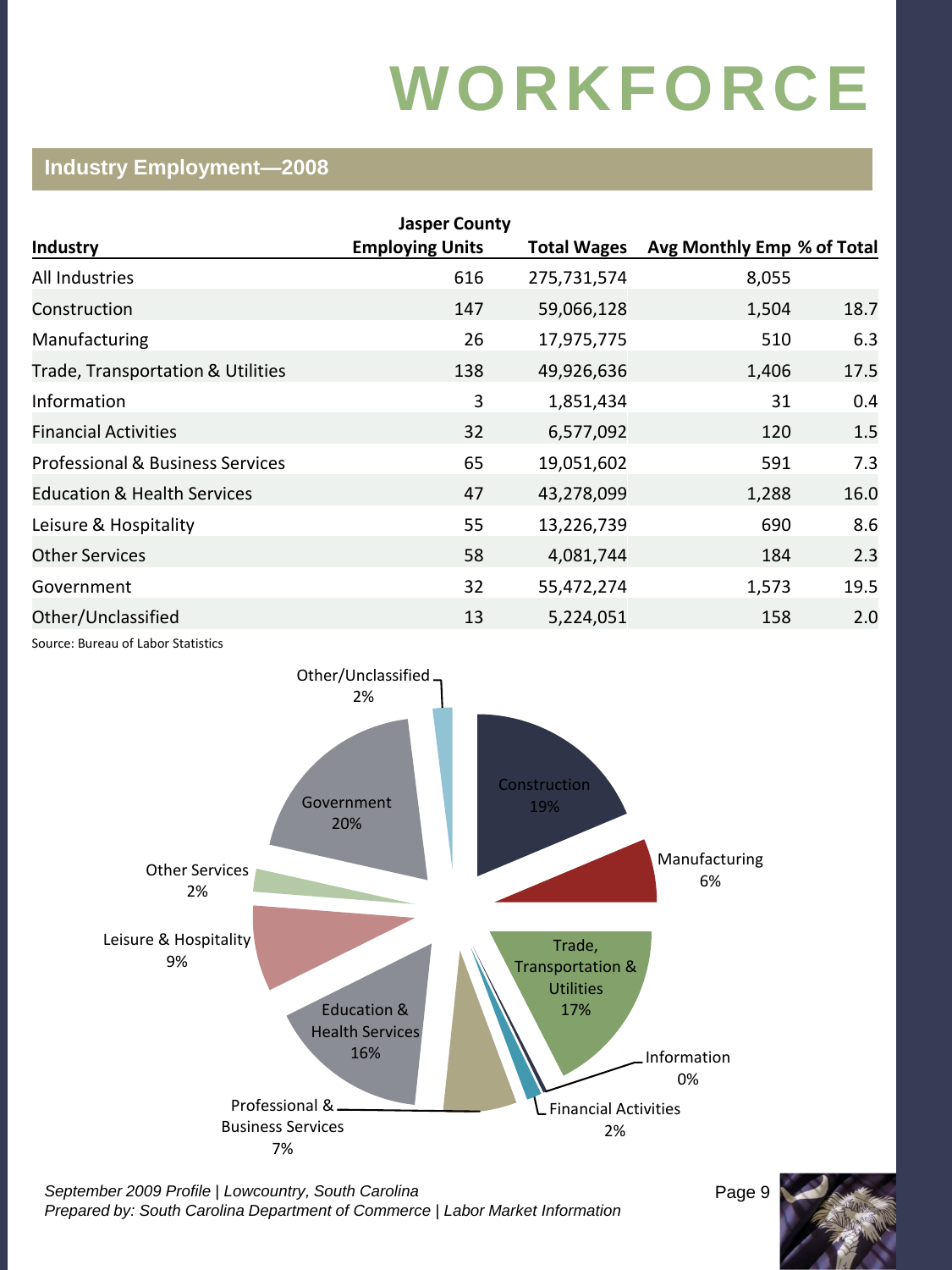#### **Top 25 Occupations Ranked by Employment—2008**

|        |                                                   |                   |                   |                | <b>WorkKeys</b><br><b>Scores</b> |                         |
|--------|---------------------------------------------------|-------------------|-------------------|----------------|----------------------------------|-------------------------|
|        |                                                   |                   | <b>Avg Hourly</b> |                |                                  |                         |
| Code   | <b>Title</b>                                      | <b>Employment</b> | Wage $(5)$ RI AM  |                |                                  | $\mathbf{L}$            |
|        | <b>Total, All Occupations</b>                     | 121,740           | 16.38             |                |                                  |                         |
| 412031 | Retail salespersons                               | 4,860             | 11.79             | 5              | $\overline{4}$                   | $\sqrt{4}$              |
| 412011 | Cashiers                                          | 4,530             | 8.49              | 3              | 3                                | 4                       |
| 353031 | Waiters and waitresses                            | 3,870             | 9.00              | $\mathbf{3}$   | $\overline{4}$                   | $\overline{3}$          |
| 373011 | Landscaping and groundskeeping workers            | 3,290             | 12.33             | 3              | 3                                | $\pmb{4}$               |
| 372012 | Maids and housekeeping cleaners                   | 2,670             | 8.75              | 3              | 3                                | $\overline{3}$          |
| 439061 | Office clerks, general                            | 2,660             | 10.70             | $\overline{4}$ | 3                                | $\pmb{4}$               |
| 291111 | Registered nurses                                 | 2,110             | 29.30             | 5              | $\overline{4}$                   | $\overline{4}$          |
|        | Janitors and cleaners, except maids and           |                   |                   |                |                                  |                         |
| 372011 | housekeeping cleaners                             | 1,880             | 10.12             | $\overline{4}$ | 3                                | $\mathbf{3}$            |
| 436014 | Secretaries, except legal, medical, and executive | 1,810             | 13.52             | $\overline{4}$ | $\overline{4}$                   | $\overline{a}$          |
| 499042 | Maintenance and repair workers, general           | 1,800             | 16.14             | 4              | 5                                | 5                       |
|        | Combined food preparation and serving workers,    |                   |                   |                |                                  |                         |
| 353021 | including fast food                               | 1,720             | 8.06              | $\overline{3}$ | $\overline{3}$                   | $\overline{\mathbf{3}}$ |
| 111021 | General and operations managers                   | 1,690             | 40.92             | $\overline{7}$ | $\overline{7}$                   | 6                       |
|        | Elementary school teachers, except special        |                   |                   |                |                                  |                         |
| 252021 | education                                         | 1,600             | NA NA             |                | <b>NA</b>                        | <b>NA</b>               |
|        | First-line supervisors/managers of retail sales   |                   |                   |                |                                  |                         |
| 411011 | workers                                           | 1,530             | 18.79             | 4              | 5                                | 4                       |
|        | Laborers and freight, stock, and material movers, |                   |                   |                |                                  |                         |
| 537062 | hand                                              | 1,500             | 10.32 NA          |                | <b>NA</b>                        | <b>NA</b>               |
| 434051 | Customer service representatives                  | 1,440             | 14.23             | $\overline{a}$ | 5                                | 4                       |
| 352014 | Cooks, restaurant                                 | 1,430             | 12.00             | $\mathbf{3}$   |                                  | $\mathsf 3$             |
| 433031 | Bookkeeping, accounting, and auditing clerks      | 1,380             | 14.51             | $\overline{a}$ | 4                                | 4                       |
| 435081 | Stock clerks and order fillers                    | 1,310             | 10.04             | 3              | $\overline{4}$                   | $\pmb{4}$               |
| 311012 | Nursing aides, orderlies, and attendants          | 1,280             | 10.25             | $\overline{4}$ | 3                                | 4                       |
| 472061 | <b>Construction laborers</b>                      | 1,270             | 12.12             | $\overline{4}$ | $\overline{3}$                   | $\overline{\mathbf{3}}$ |
|        | First-line supervisors/managers of office and     |                   |                   |                |                                  |                         |
| 431011 | administrative support workers                    | 1,230             | 22.08             | 4              | 4                                | 4                       |
| 533032 | Truck drivers, heavy and tractor-trailer          | 1,210             | 14.71             | 4              | $\overline{3}$                   | $\sqrt{4}$              |
| 352021 | Food preparation workers                          | 1,190             | 9.50              | 4              | $\overline{4}$                   | 5                       |
| 434171 | Receptionists and information clerks              | 1,170             | 11.54             | $\overline{4}$ | $\overline{4}$                   | $\overline{4}$          |
|        |                                                   |                   | Avg. Score 3.9    |                | 3.7                              | 3.9                     |

Source: Bureau of Labor Statistics, ACT (WorkKeys scores)

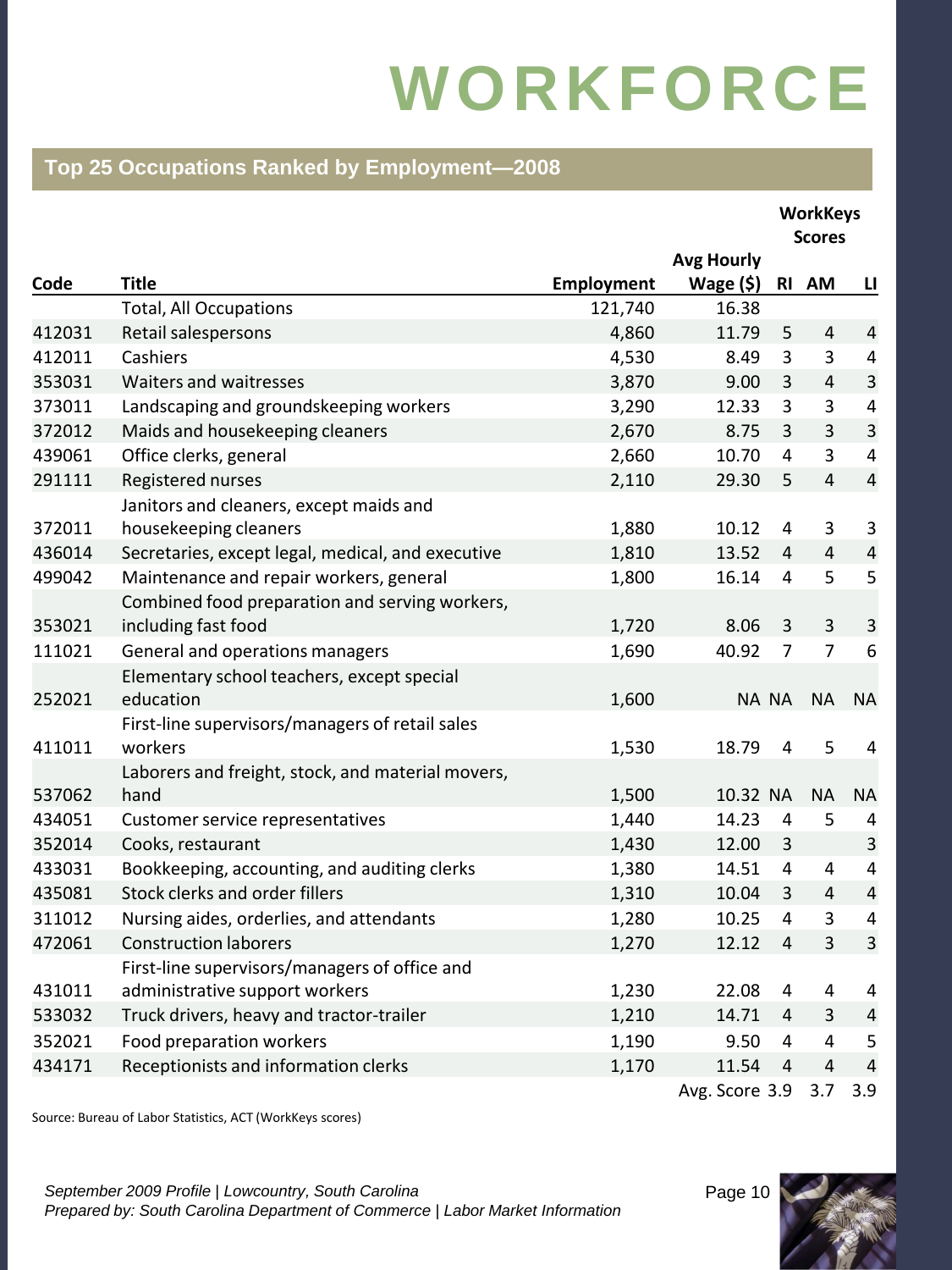#### **Largest Employers in the Lowcountry Area**

South Carolina Department of Natural Resources/Marine Resources Office (Bluffton) County of Beaufort (Beaufort) Beaufort County Memorial Hospital (Beaufort) Net Jets International Inc (Bluffton) Cypress Club Inc (Hilton Head) Malphrus Construction Co Inc (Hilton Head) U. S. Bureau of Prisons (Estill) Greenwood Mills Inc/Palmetto Golf (Hilton Head) Wal-Mart Stores Inc (Beaufort) Walterboro Community Hospital/Colleton Medical Center (Walterboro) United States Department of the Navy (Beaufort) Hampton County School District 1 (Hampton) Daufuskie Island Club & Resort (Hilton Head) Hilton Head Marriott Beach & Golf Resort (Hilton Head) Hilton Head Health System, LP (Hilton Head) Starwood Hotels & Resorts (Hilton Head) Wal-Mart Stores Inc (Hilton Head) Daufuskie Island Properties(Hilton Head) Mafco Consolidated Group Inc (Beaufort) Six Continents Hotels Inc (Hilton Head) Source: Dun & Bradstreet

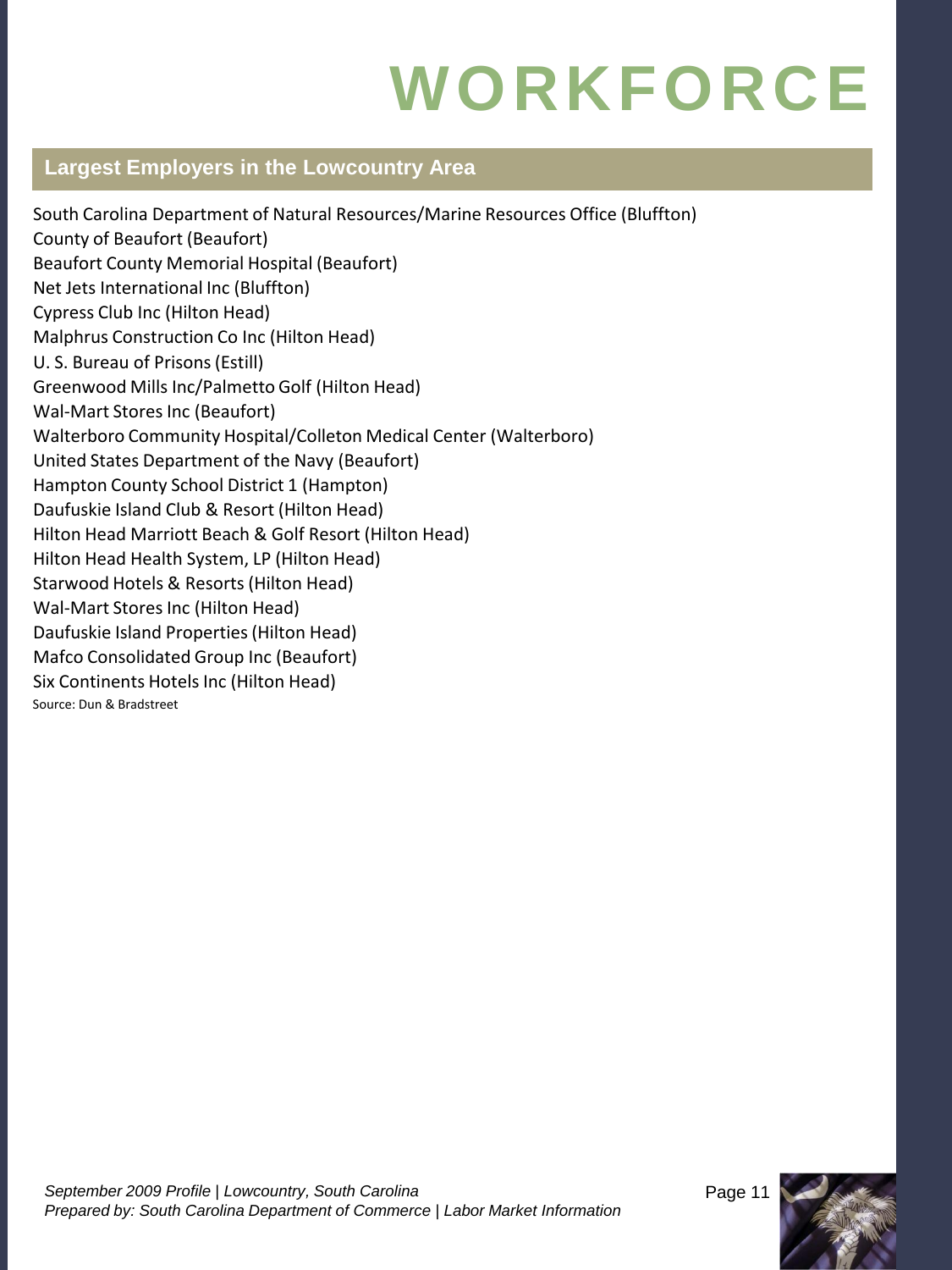#### **Top 20 Occupations by Projected Change 2006-2016**

|      |                                                                                        |         |               |                | <b>WorkKeys Scores</b> |                |
|------|----------------------------------------------------------------------------------------|---------|---------------|----------------|------------------------|----------------|
|      |                                                                                        |         | Avg.          |                |                        |                |
|      |                                                                                        | 2006-16 | <b>Hourly</b> |                |                        |                |
| Code | <b>Title</b>                                                                           | Change  | Wage $($ \$)  | <b>RI</b>      | AM                     | u              |
|      | <b>Total, All Occupations</b>                                                          | 16,099  |               |                |                        |                |
|      | 412031 Retail salespersons                                                             | 1,081   | 11.79         | 5              | $\overline{4}$         | $\overline{4}$ |
|      | 373011 Landscaping and groundskeeping workers                                          | 893     | 12.33         | 3              | 3                      | $\overline{4}$ |
|      | 353031 Waiters and waitresses                                                          | 537     | 9.00          | 3              | $\overline{4}$         | 3              |
|      | 311012 Nursing aides, orderlies, and attendants                                        | 512     | 10.25         | 4              | 3                      | $\overline{a}$ |
|      | 419022 Real estate sales agents                                                        | 435     | 23.62         | <b>NA</b>      | <b>NA</b>              | <b>NA</b>      |
|      | 439061 Office clerks, general                                                          | 431     | 10.70         | 4              | 3                      | 4              |
|      | 291111 Registered nurses                                                               | 427     | 29.30         | 5              | $\overline{4}$         | $\overline{4}$ |
|      | 353021 Combined food preparation and serving workers,<br>including fast food           | 398     | 8.06          | 3              | 3                      | 3              |
|      | 372012 Maids and housekeeping cleaners                                                 | 387     | 8.75          | 3              | 3                      | 3              |
|      | 412011 Cashiers                                                                        | 334     | 8.49          | 3              | 3                      | 4              |
|      | 411011 First-line supervisors/managers of office and<br>administrative support workers | 333     | 18.79         | $\overline{4}$ | 5                      | $\overline{4}$ |
|      | 372011 Janitors and cleaners, except maids and<br>housekeeping cleaners                | 294     | 10.12         | 4              | 3                      | 3              |
|      | 434051 Customer service representatives                                                | 260     | 14.23         | $\overline{4}$ | 5                      | $\overline{4}$ |
|      | 311011 Home health aides                                                               | 241     | 10.67         | $\overline{4}$ | 4                      | $\overline{4}$ |
|      | 434171 Receptionists and information clerks                                            | 240     | 11.54         | $\overline{4}$ | 4                      | $\overline{4}$ |
|      | 319092 Medical assistants                                                              | 228     | 13.38         | 5              | 4                      | 5              |
|      | 399021 Personal and home care aides                                                    | 220     | 10.29         | <b>NA</b>      | <b>NA</b>              | <b>NA</b>      |
|      | 533032 Truck drivers, heavy and tractor-trailer                                        | 217     | 14.71         | $\overline{4}$ | 3                      | 4              |
|      | 292061 Licensed practical and licensed vocational nurses                               | 213     | 17.65         | $\overline{4}$ | $\overline{4}$         | $\overline{4}$ |
|      | 353022 Counter attendants, cafeteria, food concession, and<br>coffee shop              | 203     | 7.46          | NA             | <b>NA</b>              | <b>NA</b>      |

Wages are for the Lowcountry WIA Area as of May 2008

Source: SC Dept of Commerce, Bureau of Labor Statistics (wages), ACT (WorkKeys scores)

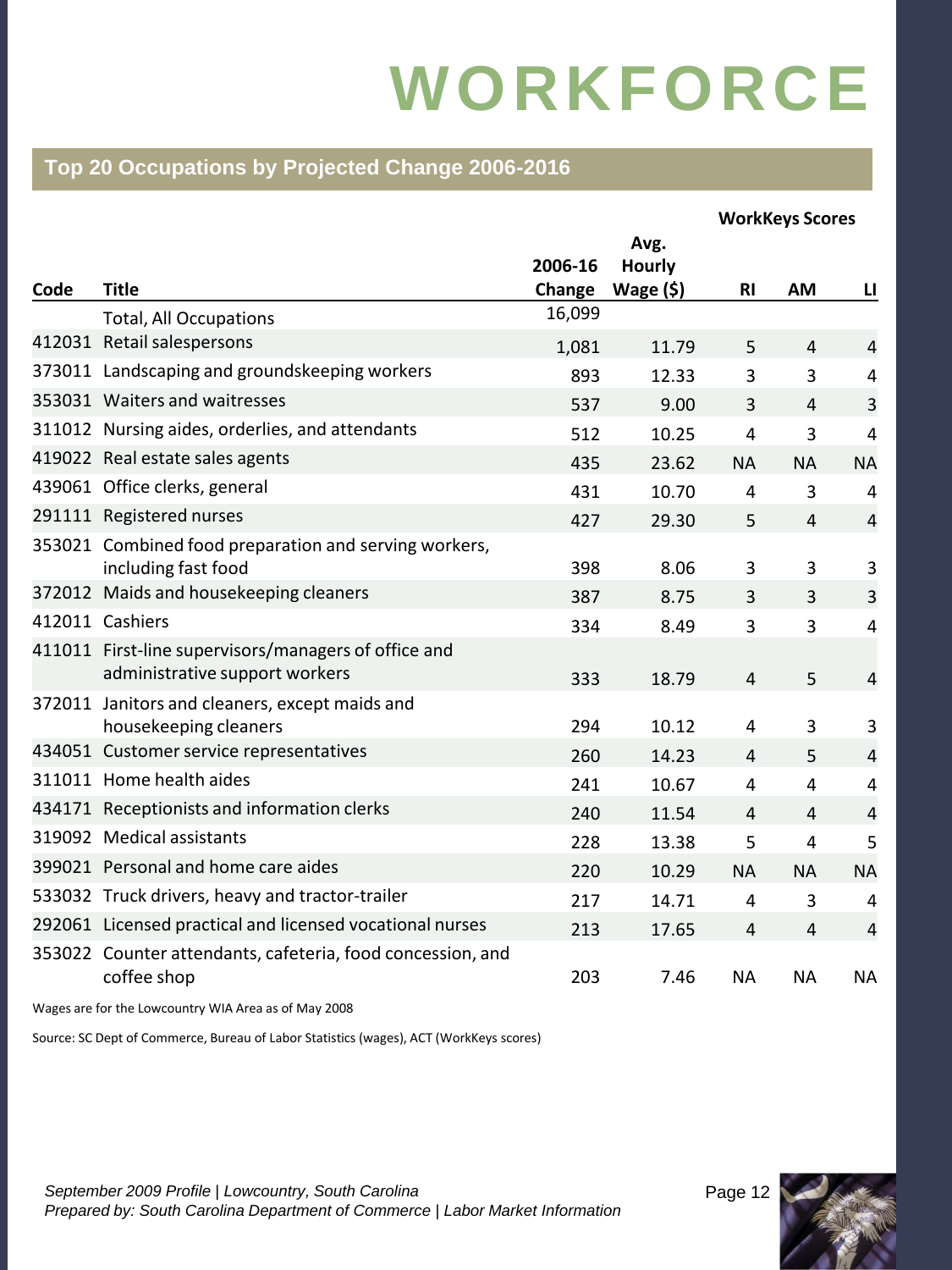#### **Occupations with Highest Average Wages—2008**

| Code   | <b>Title</b>                                                                    | Emp.      |       |        | Entry $(\xi)$ Average $(\xi)$ Experienced $(\xi)$ |
|--------|---------------------------------------------------------------------------------|-----------|-------|--------|---------------------------------------------------|
|        | All Occupations                                                                 | 121,740   | 7.31  | 16.38  | 19.25                                             |
| 291061 | Anesthesiologists                                                               | <b>NA</b> | 73.79 | 102.20 | <b>NA</b>                                         |
| 291069 | Physicians and surgeons, all other                                              | 170       | 29.30 | 91.82  | <b>NA</b>                                         |
| 291062 | Family and general practitioners                                                | 40        | 33.44 | 74.91  | <b>NA</b>                                         |
| 111011 | Chief executives                                                                | 420       | 29.09 | 67.56  | <b>NA</b>                                         |
| 291051 | Pharmacists                                                                     | 220       | 37.56 | 54.88  | 60.56                                             |
| 119111 | Medical and health services managers                                            | 280       | 19.91 | 48.68  | 64.72                                             |
|        | 112022 Sales managers                                                           | 350       | 20.68 | 47.05  | 50.93                                             |
| 113071 | Transportation, storage, and distribution                                       |           |       |        |                                                   |
|        | managers                                                                        | 40        | 17.93 | 46.33  | 52.84                                             |
| 113021 | Computer and information systems managers                                       | 80        | 28.19 | 42.19  | 52.8                                              |
| 113051 | Industrial production managers                                                  | 100       | 20.67 | 41.43  | 45.57                                             |
|        | 171011 Architects, except landscape and naval                                   | <b>NA</b> | 14.32 | 41.24  | 57.22                                             |
| 111021 | General and operations managers                                                 | 1690      | 19.20 | 40.92  | 49.43                                             |
|        | 291131 Veterinarians                                                            | <b>NA</b> | 27.49 | 39.76  | 40.84                                             |
| 414011 | Sales representatives, wholesale and<br>manufacturing, technical and scientific |           |       |        |                                                   |
|        | products                                                                        | 80        | 13.25 | 39.08  | 48.29                                             |
| 113031 | <b>Financial managers</b>                                                       | 380       | 20.98 | 38.94  | 48.93                                             |
| 172071 | <b>Electrical engineers</b>                                                     | 80        | 26.54 | 38.90  | 41.56                                             |
| 119041 | <b>Engineering managers</b>                                                     | 120       | 27.86 | 38.18  | 45.55                                             |
| 231011 | Lawyers                                                                         | 370       | 22.04 | 37.61  | 39.72                                             |
| 132052 | Personal financial advisors                                                     | 120       | 12.39 | 37.12  | 39.02                                             |
| 151032 | Computer software engineers, systems                                            |           |       |        |                                                   |
|        | software                                                                        | <b>NA</b> | 27.36 | 37.10  | 45.78                                             |
| 112021 | Marketing managers                                                              | 90        | 14.46 | 36.50  | 52.77                                             |
| 172051 | Civil engineers                                                                 | 80        | 25.16 | 36.36  | 44.26                                             |
| 291123 | Physical therapists                                                             | 210       | 23.04 | 35.95  | 44.63                                             |
| 119021 | <b>Construction managers</b>                                                    | 220       | 24.82 | 35.90  | 41.44                                             |
| 112011 | Advertising and promotions managers                                             | 90        | 19.71 | 34.94  | 31.63                                             |

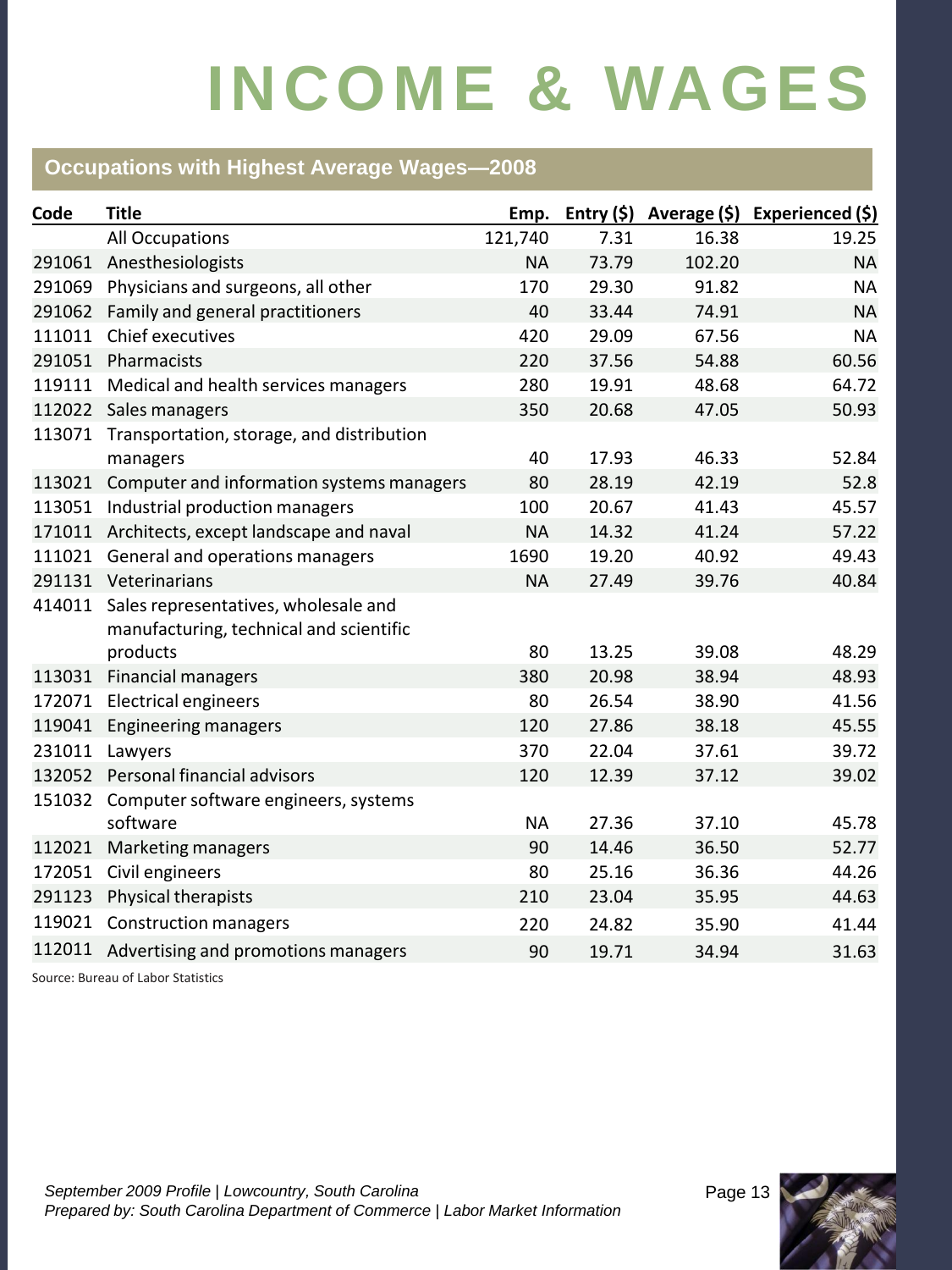#### **Occupations with Lowest Average Wages—2008**

| Code   | <b>Title</b>                                                                 | Emp.      |      |       | Entry $(\xi)$ Average $(\xi)$ Experienced $(\xi)$ |
|--------|------------------------------------------------------------------------------|-----------|------|-------|---------------------------------------------------|
|        | All Occupations                                                              | 121,740   | 7.31 | 16.38 | 19.25                                             |
| 516011 | Laundry and dry-cleaning workers                                             | 340       | 7.06 | 9.18  | 9.83                                              |
| 473019 | Helpers, construction trades, all other                                      | <b>NA</b> | 7.35 | 9.17  | 10.07                                             |
| 533022 | Bus drivers, school                                                          | 680       | 6.74 | 9.16  | 10.43                                             |
| 352015 | Cooks, short order                                                           | <b>NA</b> | 7.78 | 9.11  | 9.60                                              |
| 353031 | Waiters and waitresses                                                       | 3,870     | 6.23 | 9.00  | 10.38                                             |
| 339092 | Lifeguards, ski patrol, and other recreational<br>protective service workers | 100       | 6.49 | 8.95  | 10.42                                             |
| 396021 | Tour guides and escorts                                                      | 50        | 6.54 | 8.93  | 9.56                                              |
|        | 393091 Amusement and recreation attendants                                   | 850       | 6.35 | 8.79  | 10.42                                             |
|        | 372012 Maids and housekeeping cleaners                                       | 2,670     | 6.39 | 8.75  | 10.05                                             |
|        | 537081 Refuse and recyclable material collectors                             | 260       | 6.27 | 8.75  | 10.79                                             |
|        | 292051 Dietetic technicians                                                  | 60        | 6.44 | 8.72  | 9.83                                              |
|        | 533041 Taxi drivers and chauffeurs                                           | 280       | 6.35 | 8.70  | 10.65                                             |
|        | 452092 Farmworkers and laborers, crop, nursery, and<br>greenhouse            | 410       | 6.14 | 8.65  | 10.00                                             |
| 359031 | Hosts and hostesses, restaurant, lounge, and<br>coffee shop                  | 750       | 6.42 | 8.52  | 9.49                                              |
| 412011 | Cashiers                                                                     | 4,530     | 6.45 | 8.49  | 9.40                                              |
|        | 533021 Bus drivers, transit and intercity                                    | 80        | 6.33 | 8.38  | 9.64                                              |
| 393093 | Locker room, coatroom, and dressing room<br>attendants                       | <b>NA</b> | 6.09 | 8.25  | 9.63                                              |
| 359021 | <b>Dishwashers</b>                                                           | 920       | 6.30 | 8.19  | 9.52                                              |
| 396011 | Baggage porters and bellhops                                                 | 40        | 6.29 | 8.19  | 9.28                                              |
| 359011 | Dining room and cafeteria attendants and                                     |           |      |       |                                                   |
|        | bartender helpers                                                            | 900       | 6.50 | 8.18  | 9.10                                              |
|        | 393031 Ushers, lobby attendants, and ticket takers                           | 110       | 6.31 | 8.09  | 9.22                                              |
| 353021 | Combined food preparation and serving<br>workers, including fast food        | 1,720     | 6.29 | 8.06  | 9.06                                              |
| 399011 | Child care workers                                                           | 420       | 6.34 | 7.95  | 8.99                                              |
| 352011 | Cooks, fast food                                                             | 910       | 6.27 | 7.85  | 8.85                                              |
| 353022 | Counter attendants, cafeteria, food<br>concession, and coffee shop           | 1,120     | 6.15 | 7.46  | 8.13                                              |

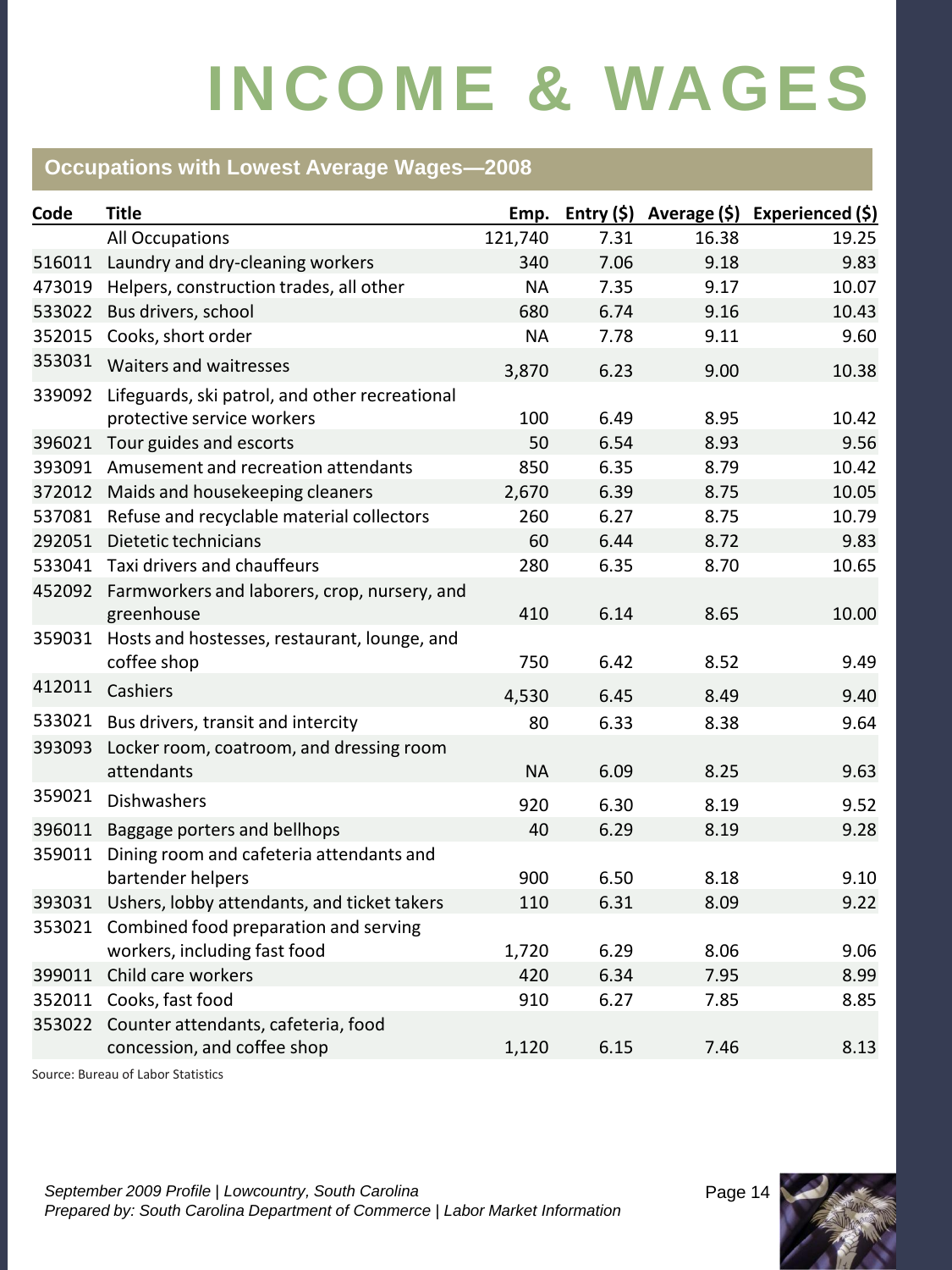#### **Per Capita Income**

|                 | 2003 | 2004                        | 2005 | 2006                               | 2007   |
|-----------------|------|-----------------------------|------|------------------------------------|--------|
| South Carolina  |      | 25.873 27.069               |      | 28,292 30,041 31,103               |        |
| Lowcountry      |      |                             |      | 29,205 31,593 33,503 36,316 38,178 |        |
| <b>Beaufort</b> |      |                             |      | 34,696 37,561 39,840 43,183 45,427 |        |
| Colleton        |      |                             |      | 20,520 21,726 22,491 24,398 25,402 |        |
| Hampton         |      |                             |      | 19,855 20,462 21,192 22,416 23,584 |        |
| Jasper          |      | 20,405 22,718 24,336 25,770 |      |                                    | 26,415 |

Source: Bureau of Economic Analysis, U.S. Department of Commerce

#### **Weekly & Annual Wages—2008**

|                        | Weekly (\$) | Annual (\$) |
|------------------------|-------------|-------------|
| Lowcountry             | 616         | 32,044      |
| <b>Beaufort County</b> | 618         | 32,136      |
| <b>Colleton County</b> | 548         | 28,496      |
| <b>Hampton County</b>  | 664         | 34,528      |
| Jasper County          | 658         | 34,216      |

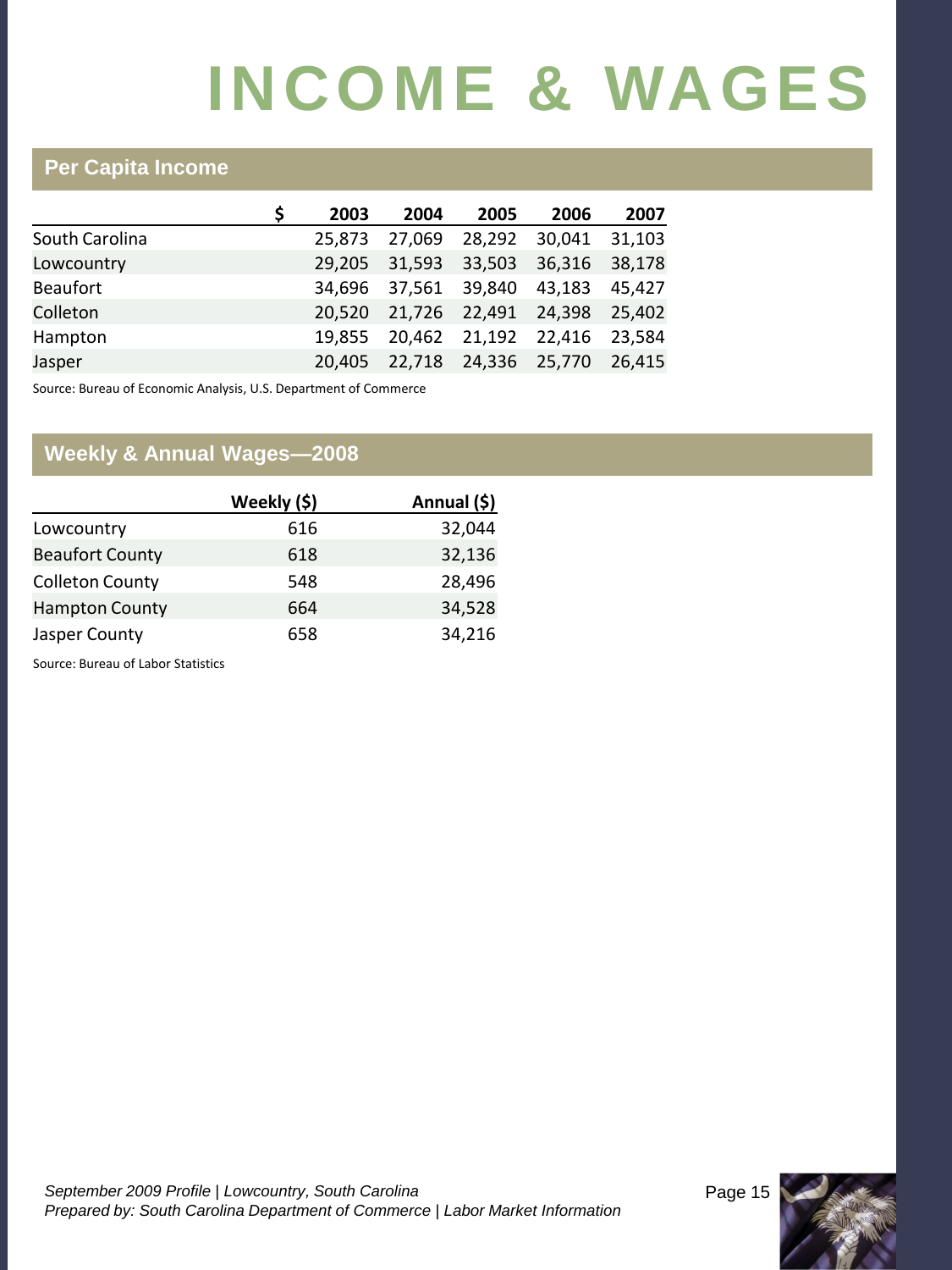#### **Weekly & Annual Wages by Industry—2008**

| Lowcountry                                       | Weekly $(\xi)$ Annual $(\xi)$ |        |
|--------------------------------------------------|-------------------------------|--------|
| Total, All Industries                            | 616                           | 32,044 |
| Construction                                     | 719                           | 37,388 |
| Manufacturing                                    | 710                           | 36,920 |
| Trade, Transportation & Utilities                | 529                           | 27,508 |
| Information                                      | 992                           | 51,584 |
| <b>Financial Activities</b>                      | 823                           | 42,796 |
| <b>Professional &amp; Business Services</b>      | 757                           | 39,364 |
| <b>Education &amp; Health Services</b>           | 701                           | 36,452 |
| Leisure & Hospitality                            | 348                           | 18,096 |
| <b>Other Services</b>                            | 526                           | 27,352 |
| Government<br>Source: Bureau of Labor Statistics | 755                           | 39,270 |

September 2009 Profile | Lowcountry, South Carolina **Page 16** Page 16 *Prepared by: South Carolina Department of Commerce | Labor Market Information*